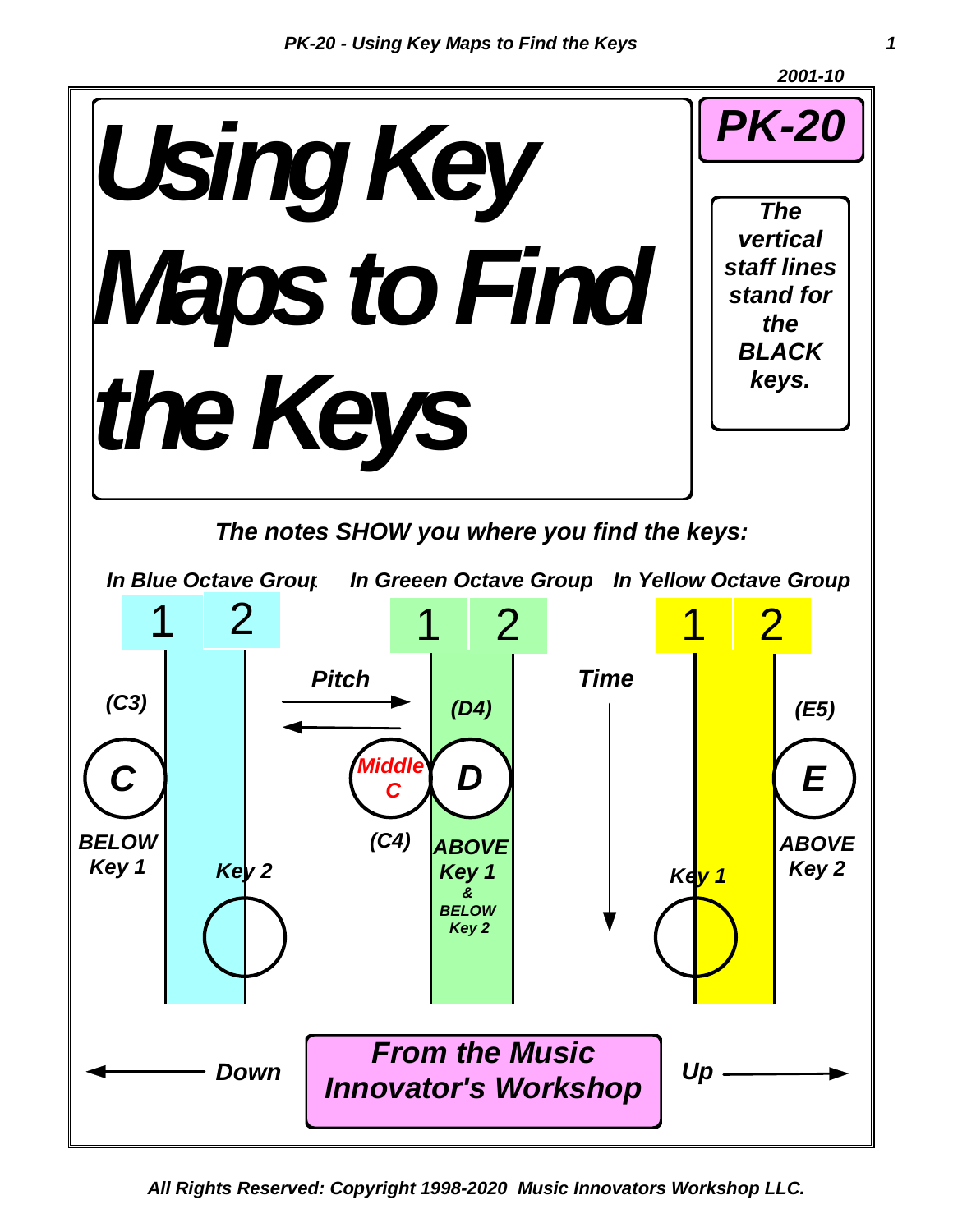#### *Introduction to the Key Map Notation*

*Diagrams of the Keyboard. For key map notation, notes are placed on diagrams of the keyboard that we refer to as "key maps". On these key map diagrams, notes progress down the page to the left and to the right in sync with movements of the fingers on the keys of the keyboard.*

*The Colored Octave Groups. Octave Groups are the (7) groups of 12 keys on the keyboard that begin with C and end with B. These 7 (visually) identical octave groups are distinguished from each other by the colors of the rainbow shown on the backgrounds of the key map diagrams, in the sequence of the color spectrum, with violet for the lowest sounds and red for the highest sounds.*

*The Shape of Each Octave Group. On the key map diagrams, each octave group is located on 5 vertical lines standing for the locations of the 5 black keys included in the octave group on the keyboard. A note is placed on each line that matches a black key that is to be played. There is a space on each side of the line providing the locations for the white keys. A note is placed in each space that visually matches the location of each white key to be played. As with traditional sheet music, the diagram gives you all of the information that you need for playing a piece of music on the keyboard. But unlike the traditional sheet music's abstract coded information, the diagrams SHOW you, visually, which keys to play.*

*About the Key Map Diagrams. Our Key Maps are TruScaled showing both the pitch and rhythm to scale on a timeline. These maps provide our main notational format and are used for all music and instruction beyond the beginner's level.*

*The present unit takes you step by step through the process of seeing how the key map diagram shows you which keys to play. It provides you with a basis for further exploration of how key maps work.*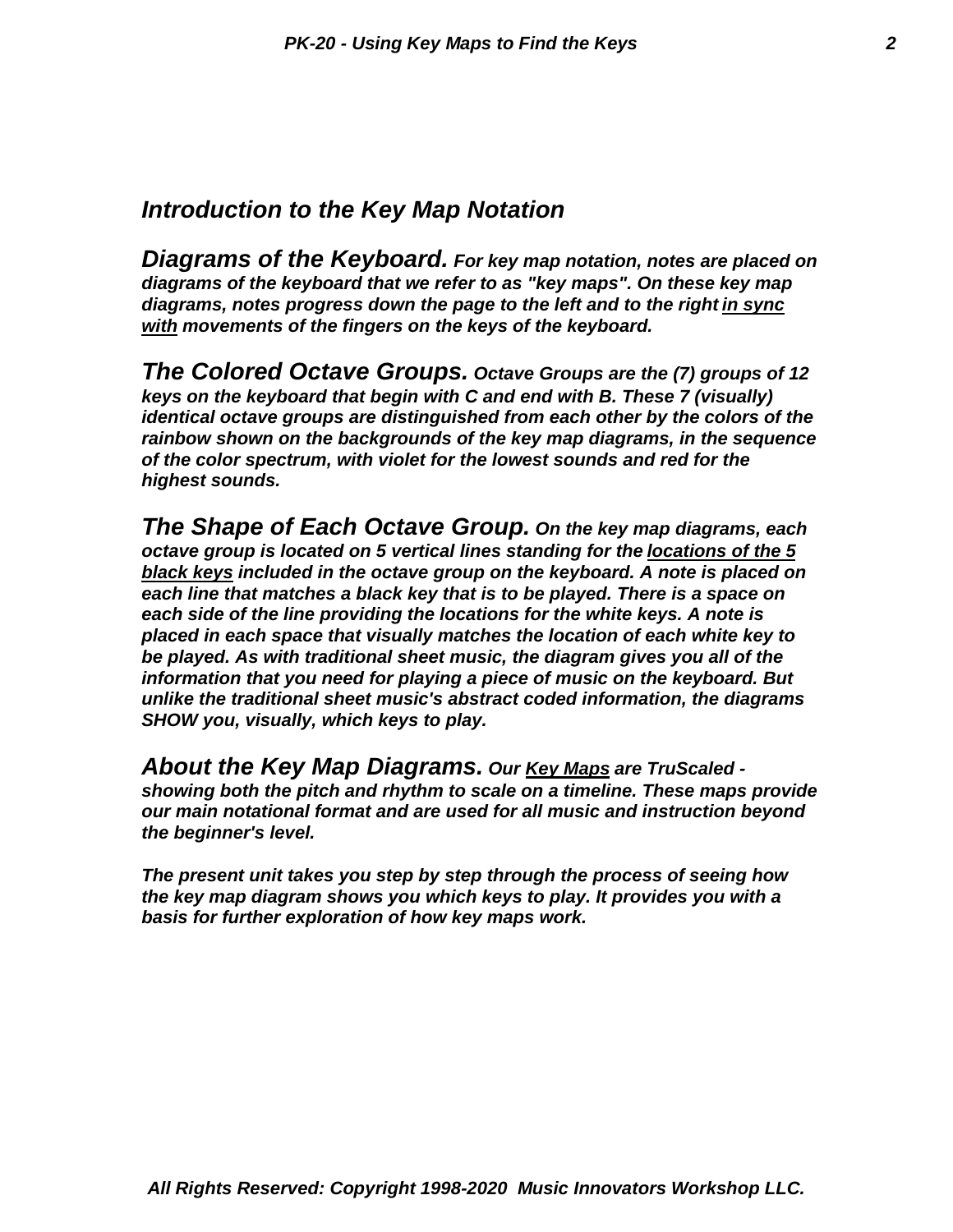#### *The Arrangement of the Keys on the Keyboard*

*Before key diagrams can help you find the keys to play a melody, you need to know about how keys are arranged on the keyboard: The group of 12 keys that you can see below (from C to B) is an "Octave Group." The entire keyboard is made up of 7 of these octave groups arranged next to each other accross the entire keyboard. (Also, there are 3 extra keys at the left end of the keyboard, and 1 extra key at the right end.)*

*These 7 octave group patterns of 12 keys each, provide the main identifying information for the entire keyboard. Because these 12-key patterns are identical, we need study only one of them to understand how all octave groups are arranged. The octave groups are distinguished from each other by location, by their numbers from 1 to 7, and by their color codes.*



*The Low and High Key Groups. Each octave group consists of 2 sub-groups: the "Low Key Group" (lower sounds) with 5 keys and the "High Key Group" (higher sounds) with 7 keys.*

*The Long Cracks in the Keyboard. The sub-groups are separated from each other by the "Divider Cracks" (between keys E and F) and the "Border Cracks" (between keys B and C). These cracks and the fronts and backs of the keys, make boxes that you can see on the keyboard. (These "cracks" don't show up on the key maps because the vertical lines on the maps are reserved for identifying the black keys.)*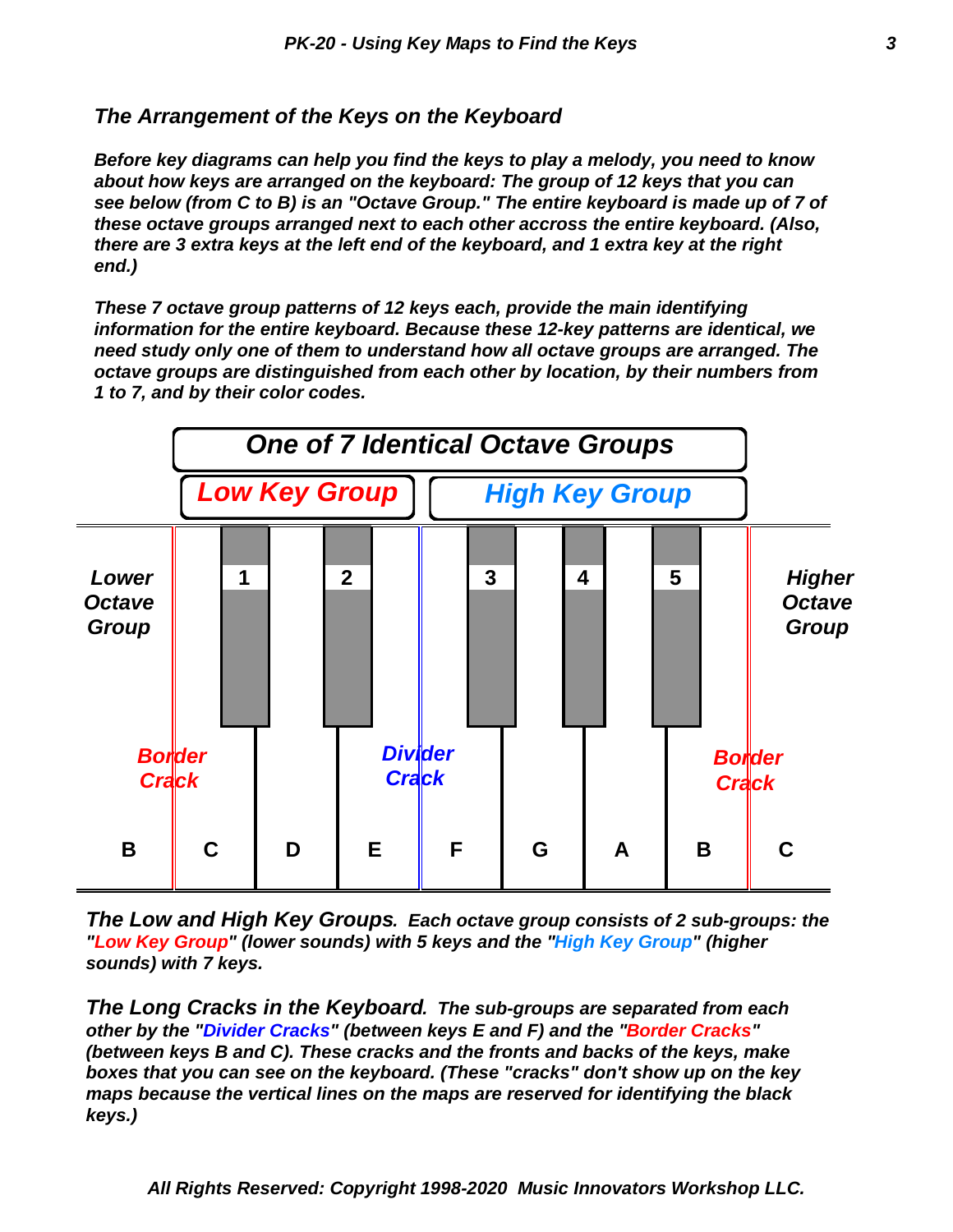*We'll go step by step through each of the parts of key diagrams so that you will be able to find the keys being pointed to by the notes. Actually, one good way of thinking about the notes on the diagrams is that they are pictures of the tips of your fingers touching the keys that you are supposed to play. As you follow the notes with your eyes, fingers move to the right and left on the keyboard, just as the notes move about on the diagram.*

*The following pages are marked as flash cards. The right hand page presents essential facts about how the notes work. The back side of the page presents additional information about what is presented on the front side. Now, study the information below. Then move on to the first flash card.*

*Step 1. The first thing we need is something on the diagram that stands for a black key. Because a black key looks long and black, we use a long black line to stand for the black key (see below).*

*We orient the line vertically (from top to bottom), which is the way that the black key looks from your playing position at the keyboard.*

*Then we need a marker that tells us to play the black key. For this we use a circle, or an oval, that we call a "note." With these ready, we can go to the next step.*



*What's a Note? A note is a marker that marks on the diagram the location of the key to play. These notes are circles or ovals, depending on how long the sound is supposed to last (rhythm).*

*The Key Diagram Rules. The only way that you can really know what the diagram is telling you to do is for there to be rules on how the diagram works. You'll learn these rules as we go along.*

*One rule is that a vertical black line on the diagram stands for a black key.*

*Another rule is that when you put a note on the black key line, the note tells the reader to play the key that the line stands for.*

*You will notice that this black line doesn't look much like a black key. So just use your imagination and keep in mind that this is a "diagram" of a black key.*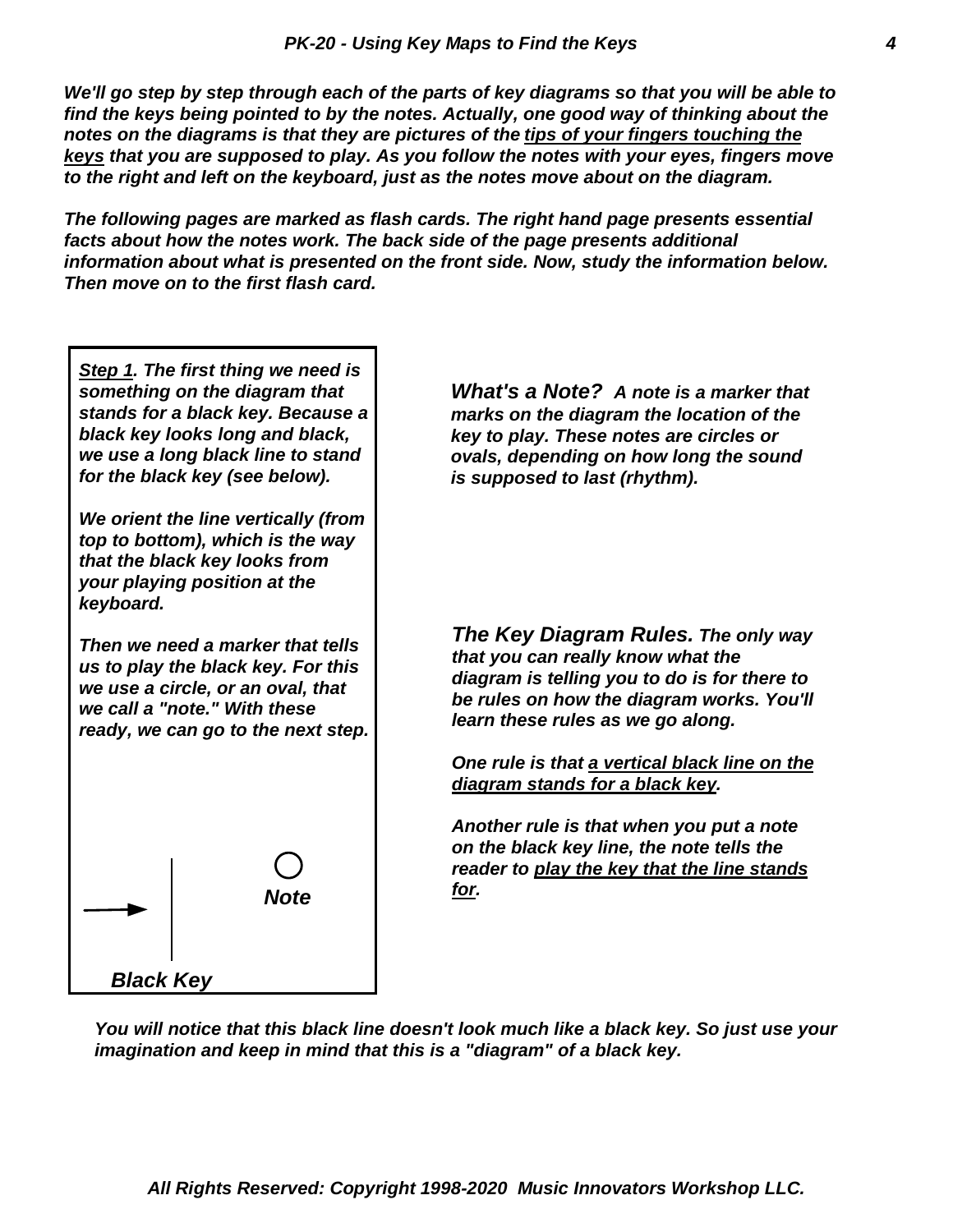



### *Note on the Black Key*

*Tells you to play any one of the 36 black keys of the full piano keyboard.*

*All Rights Reserved: Copyright 1998-2020 Music Innovators Workshop LLC.*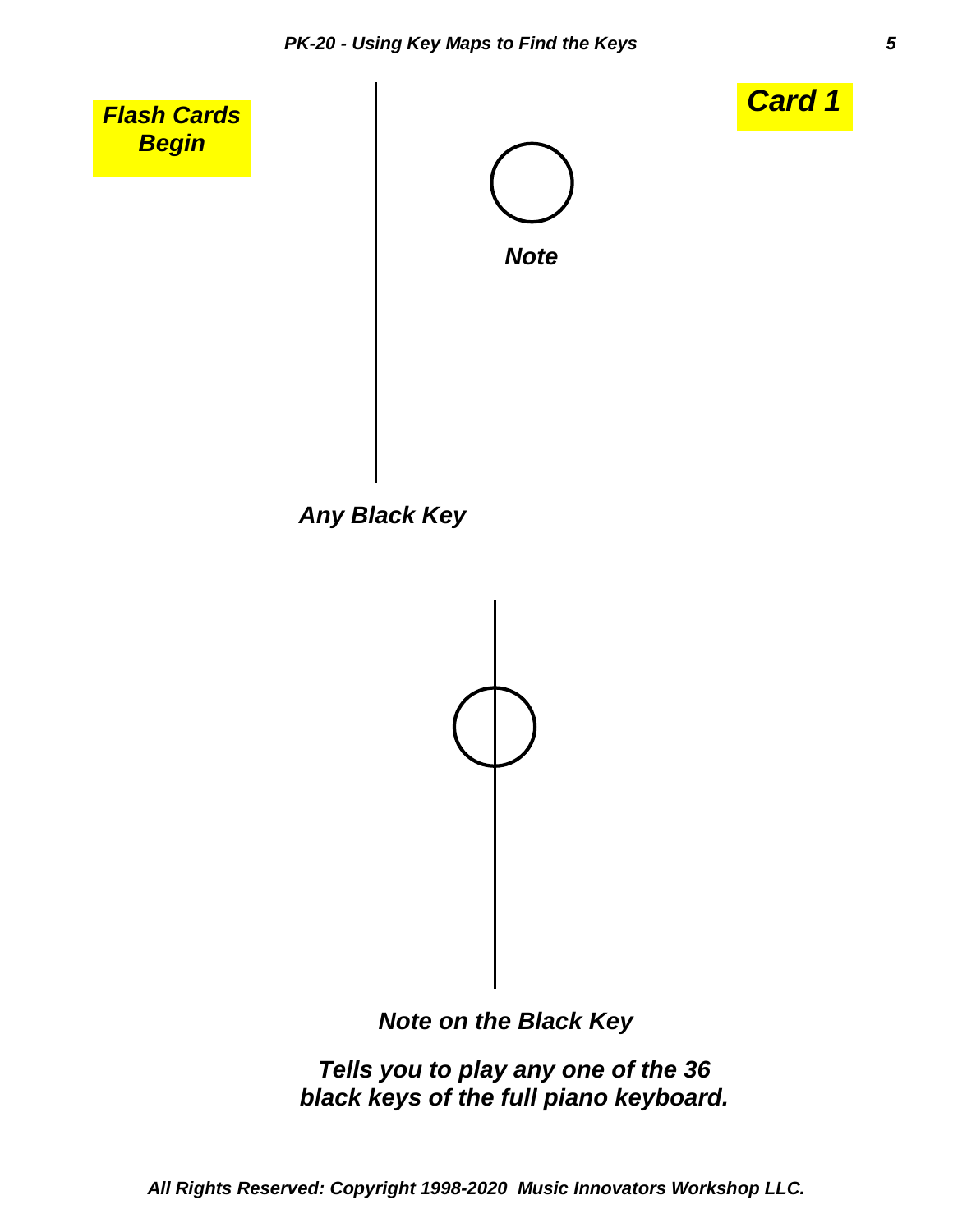*Vertical black lines in the notation always stand for the black keys on the keyboard.*



*Any Black Key*



*Note on the Black Key*

 *Tells you to play any Black Key*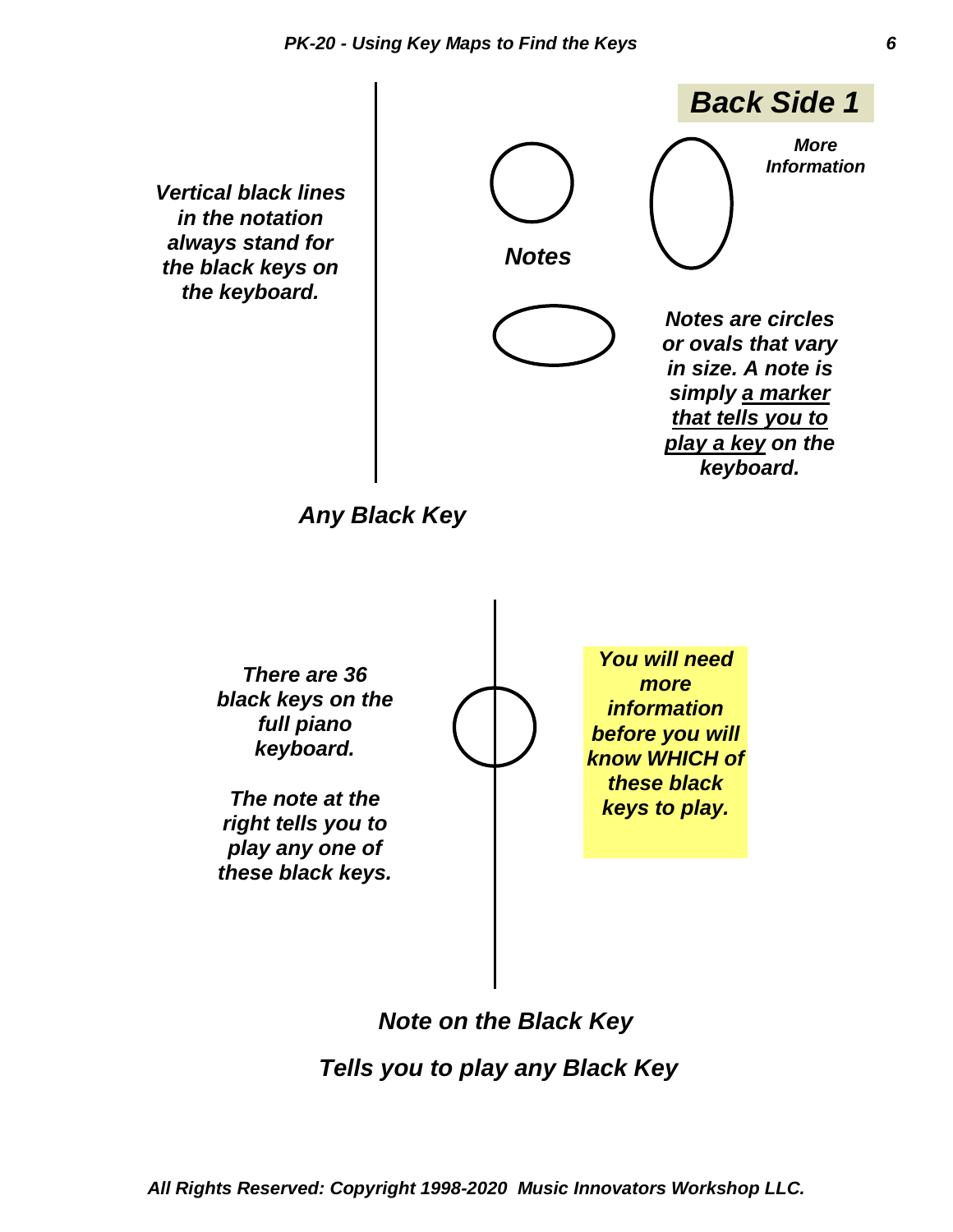

## *Locating the 2 Black Keys of the Low Group*



*Remember - The Low Group has 2 black keys in it. There are 7 low groups on the piano, each group identified by a different number and rainbow color.*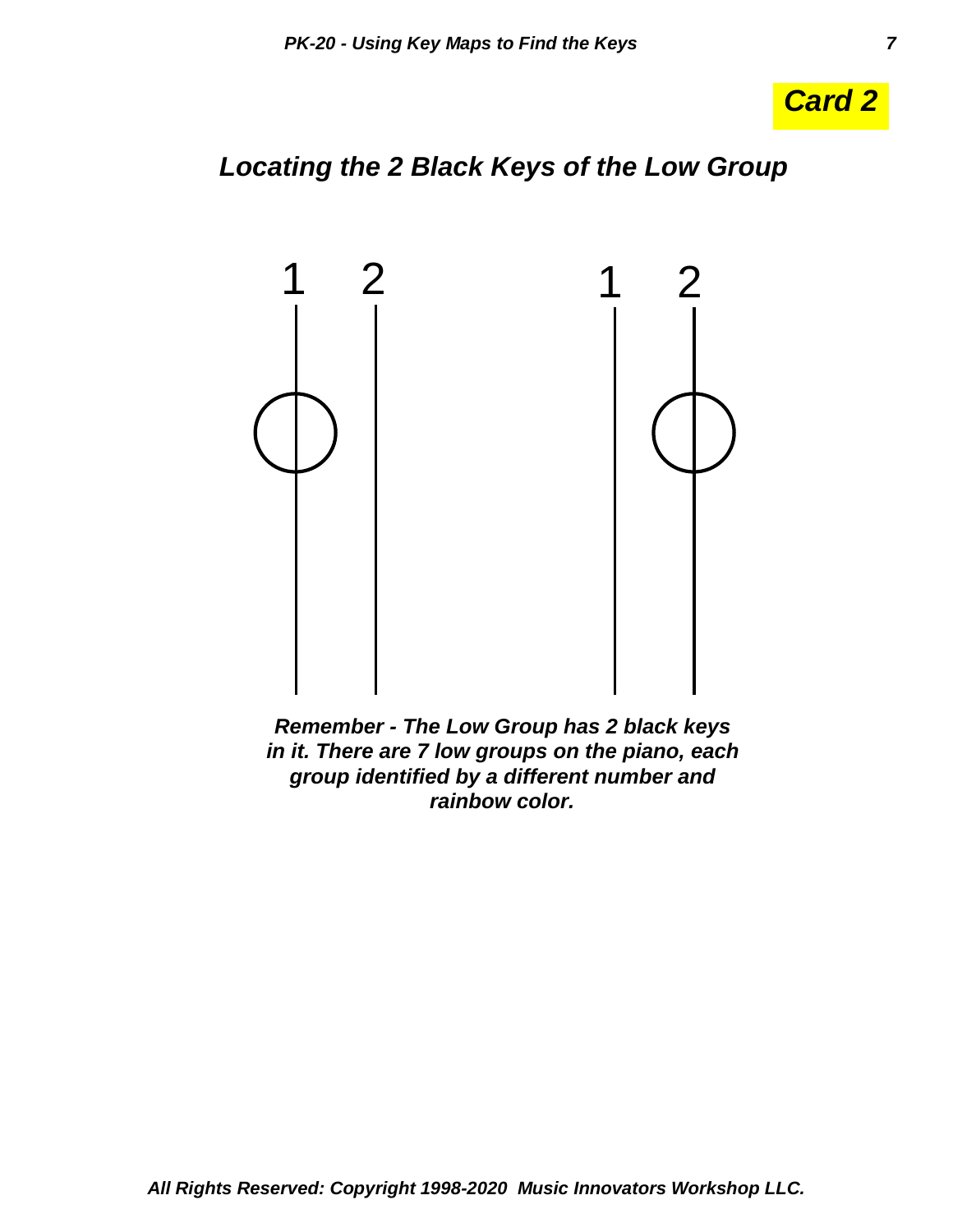

## *Locating the 2 Black Keys of the Low Group*

*More Information*



*in.*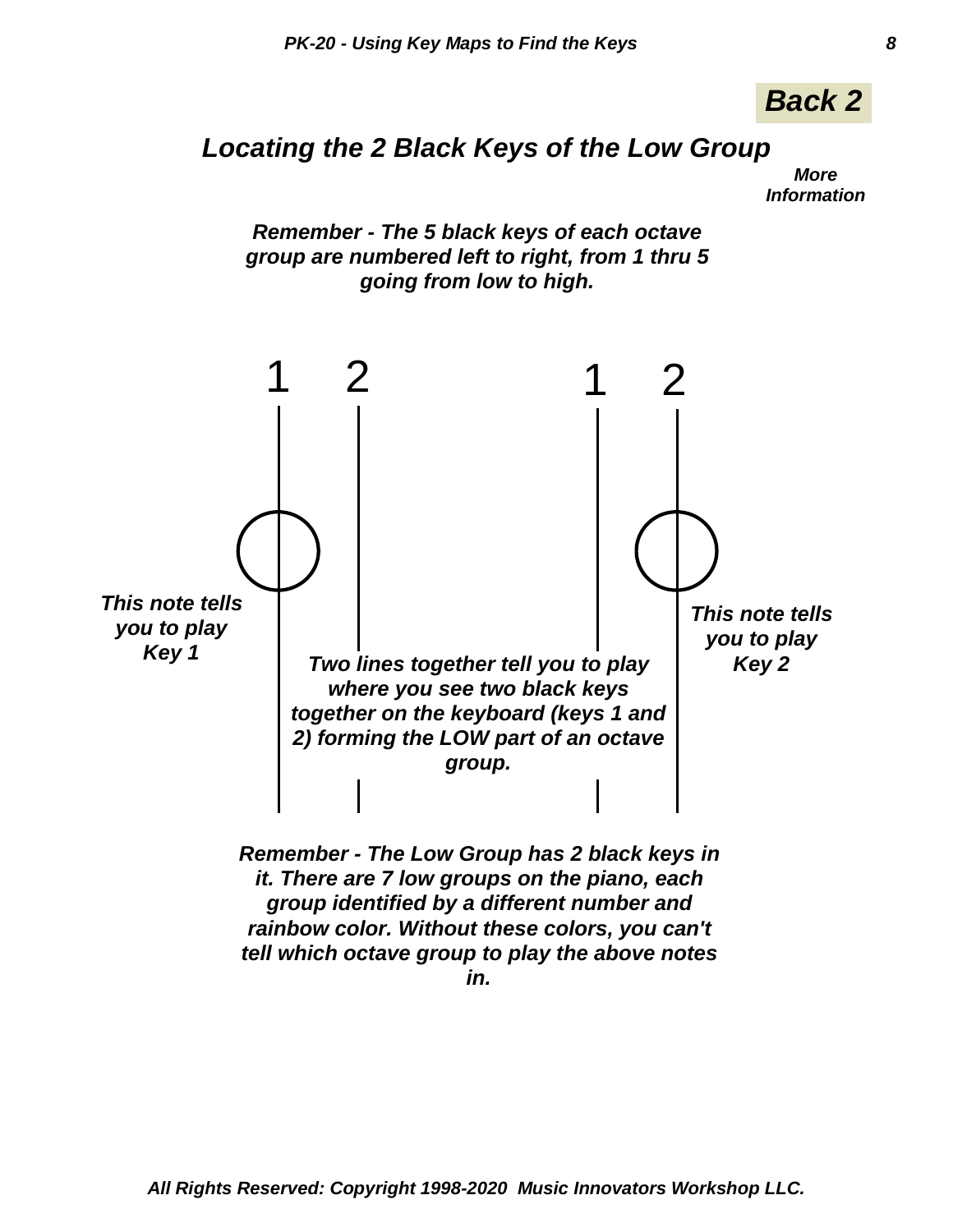

# *The 2 Black Keys of the Low Group*

*Adding the color green tells you to play these notes in the green octave group.*

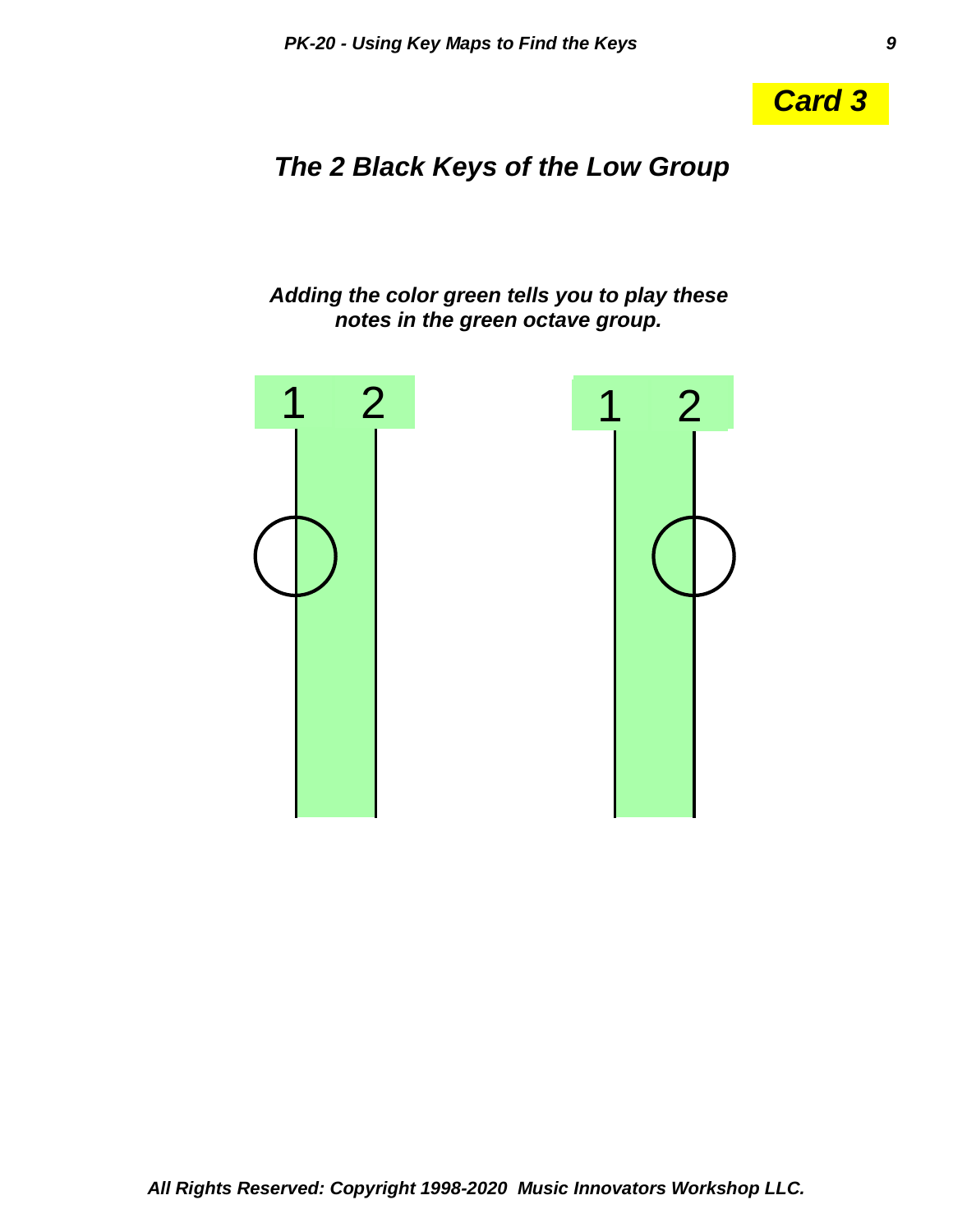

# *Locating the 2 Black Keys of the Low Group*

*More Information*

*Adding the color green tells you to play these notes in the green octave group. (Octave Group 4 at the middle of the keyboard.)*



*Remember - The 5 black keys of each octave group are numbered left to right, from 1 thru 5 going from low to high. NEXT, we'll look at keys 3, 4, and 5 in the high group.*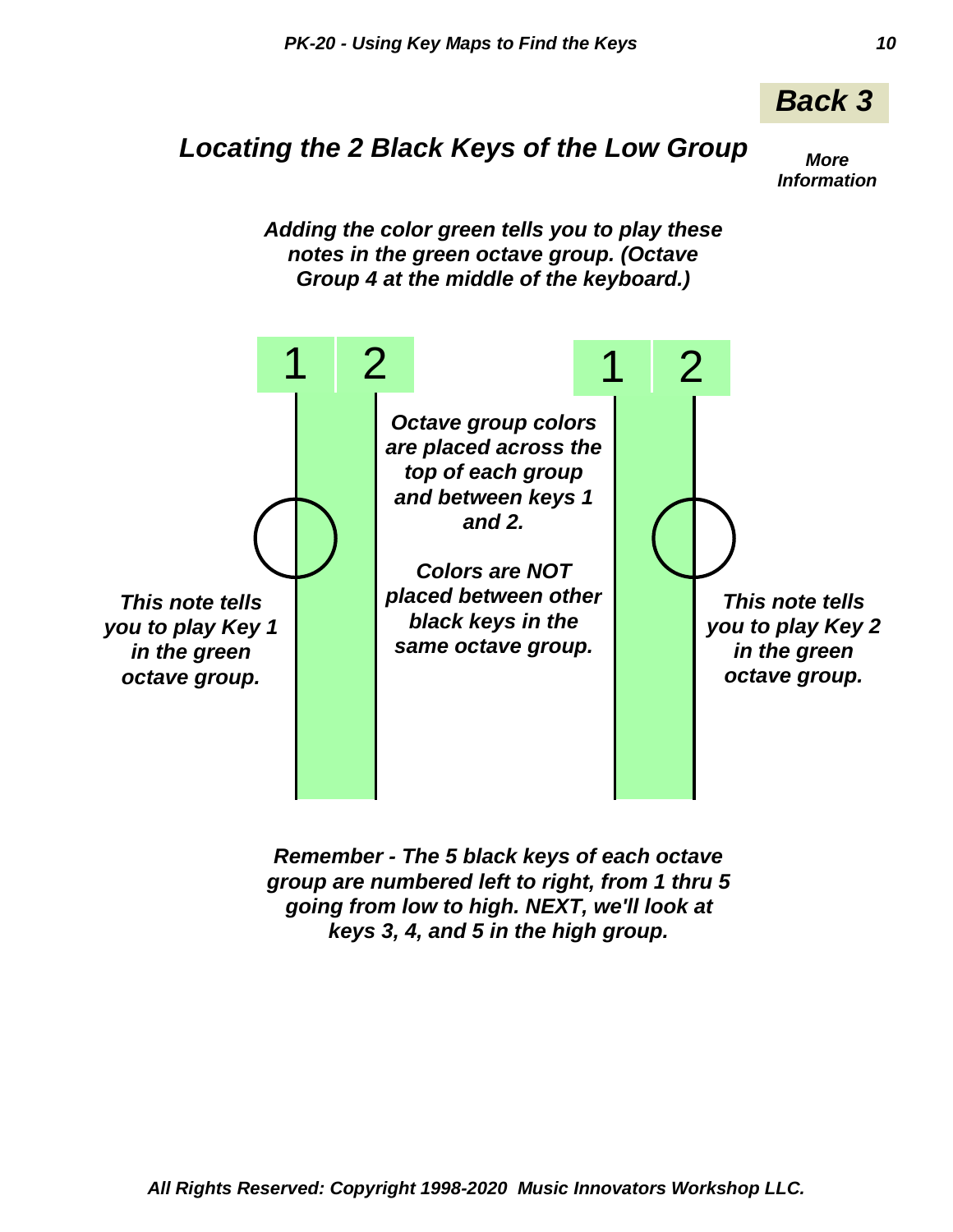

# *Locating the 3 Black Keys of the High Group*



*Three vertical lines together tell you to play where you see three black keys together on the keyboard (keys 3, 4, and 5) that form the HIGH part of a green octave group.*



*All Rights Reserved: Copyright 1998-2020 Music Innovators Workshop LLC.*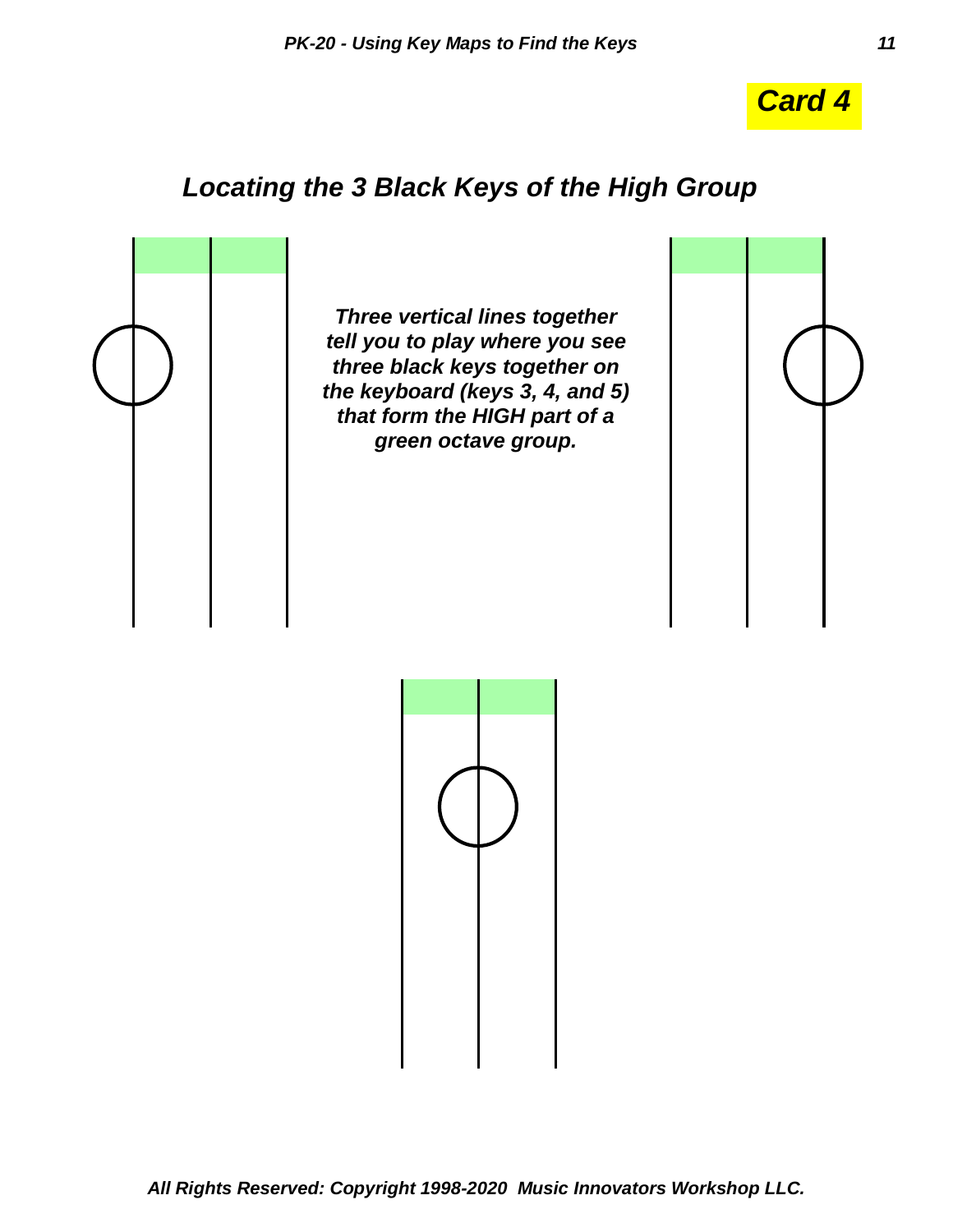

*You have now seen how to read the notes and find the 5 BLACK keys of an octave group. You will read and find all of the other black keys on the keyboard in exactly the same way.*

*The next step is to learn to read and find the WHITE keys in the notes and on the keyboard. The white keys and their notes are all identified by looking at the black keys that they are next to. You will see this as we continue.*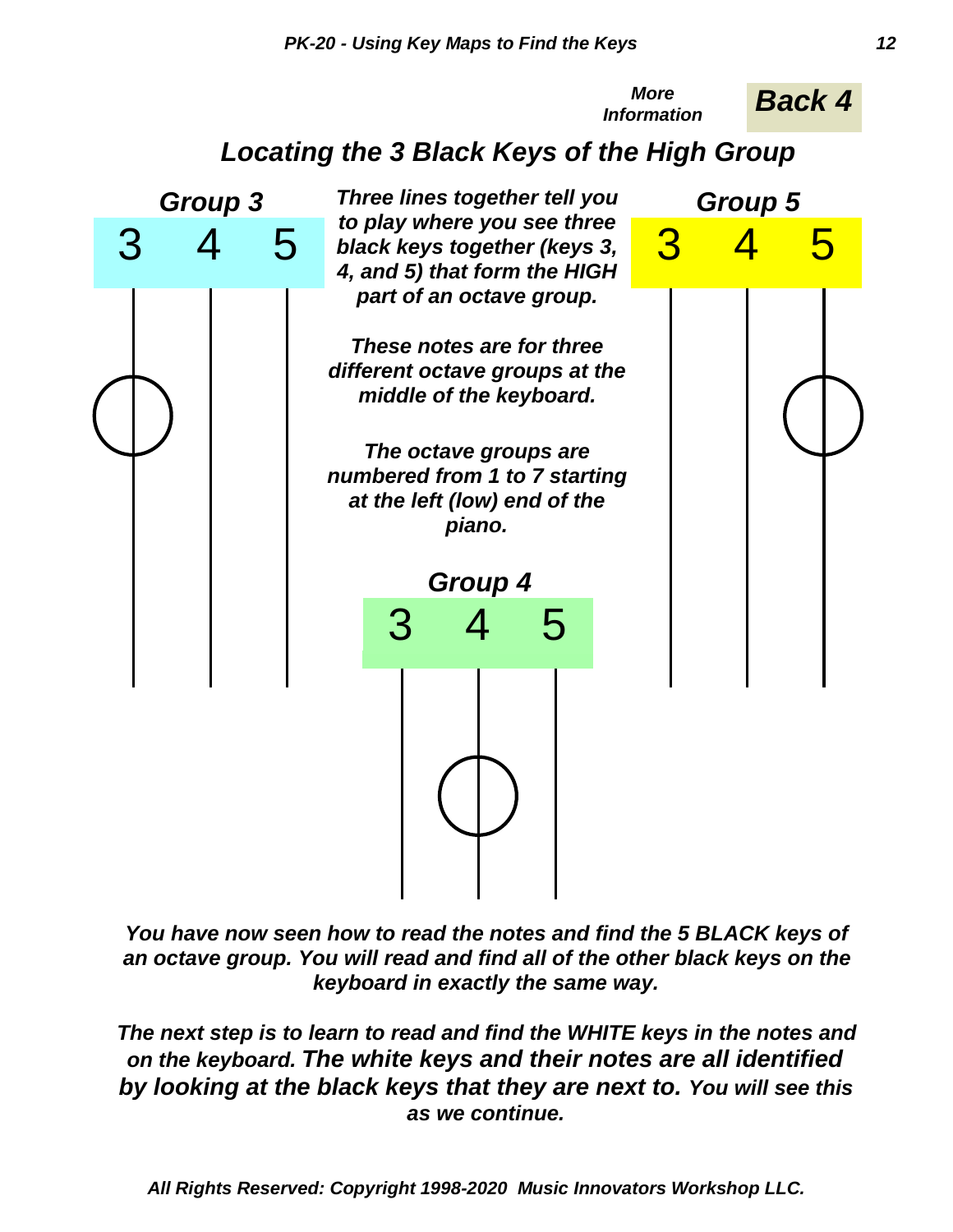

### *Locating the 3 White Keys of the Low Group*

*Notes for white keys are always "attached" to the vertical black lines that stand for the black keys - like leaves attached to their stems.*



*The white keys (C, D, and E) are easy to identify - Above, Below, or Between the black keys of the Low Group.*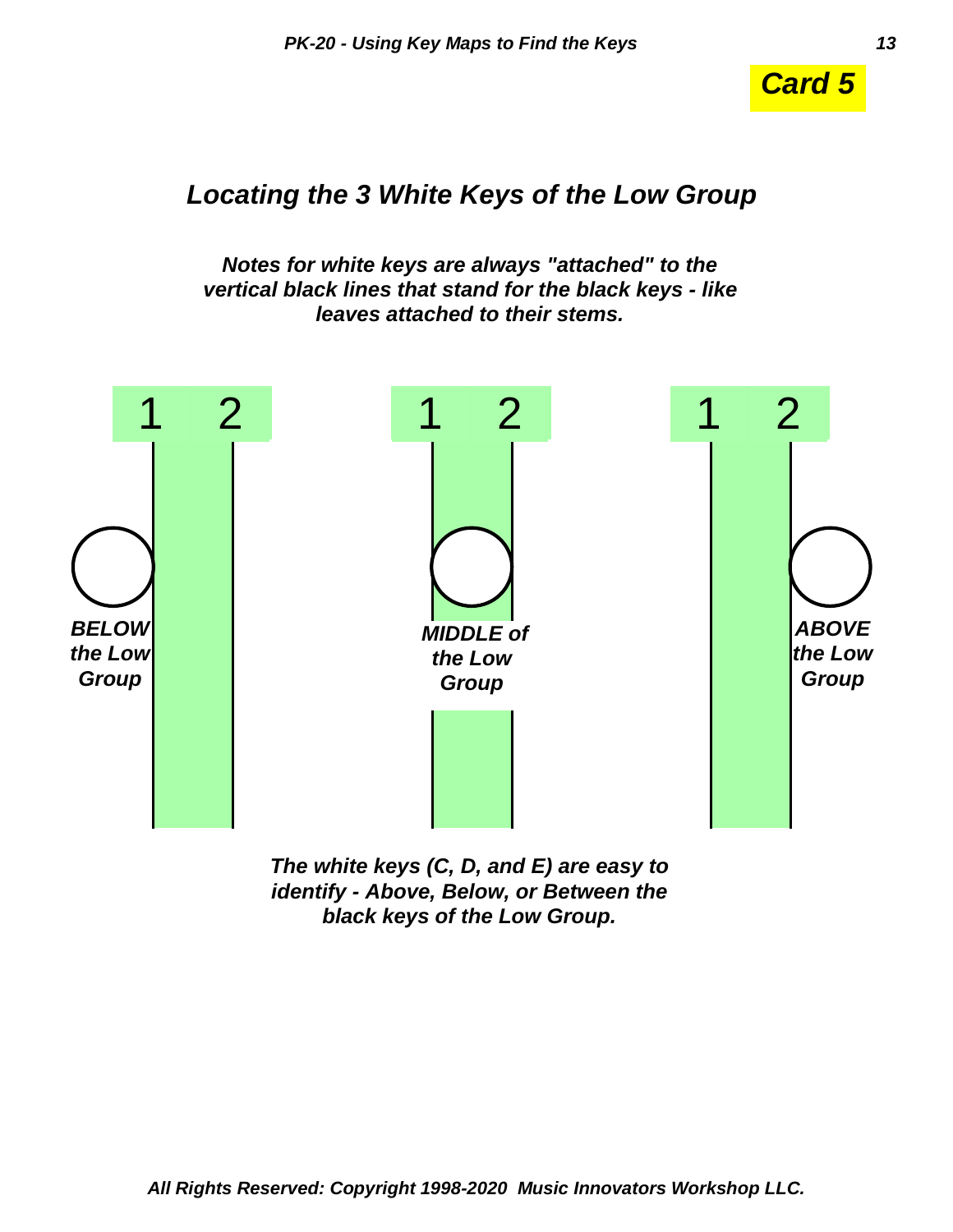*Back 5 More Information*

## *Locating the 3 White Keys of the Low Group*

*Three notes for white keys - C, D, and E - are in the low group - and are below, between, and above the 2 keys of the group. These notes are shown here in the three octave groups at the middle of the keyboard.*



*Notes for white keys are all "attached" to the vertical black lines that stand for the black keys - like leaves attached to their stems.*

*NOTICE - White notes never appear in empty space. They always are attached below, between, or above the lines for the black keys. THEY GET THEIR IDENTITIES FROM THE WAY THAT THE BLACK KEYS ARE GROUPED!*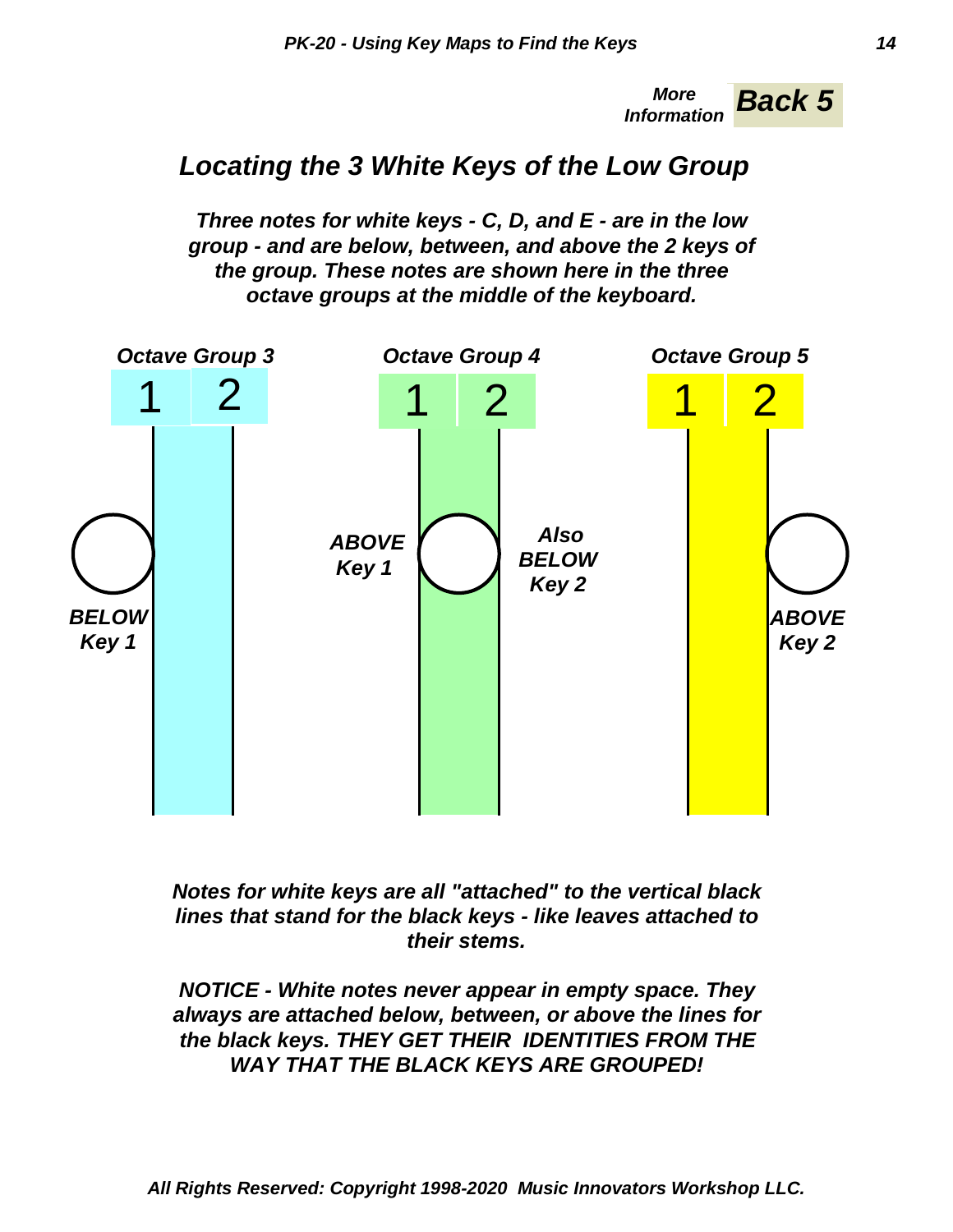

## *Locating the 4 White Keys of the High Group*

*Notes for white keys are always "attached" to the vertical black lines that stand for the black keys - like leaves attached to their stems.*

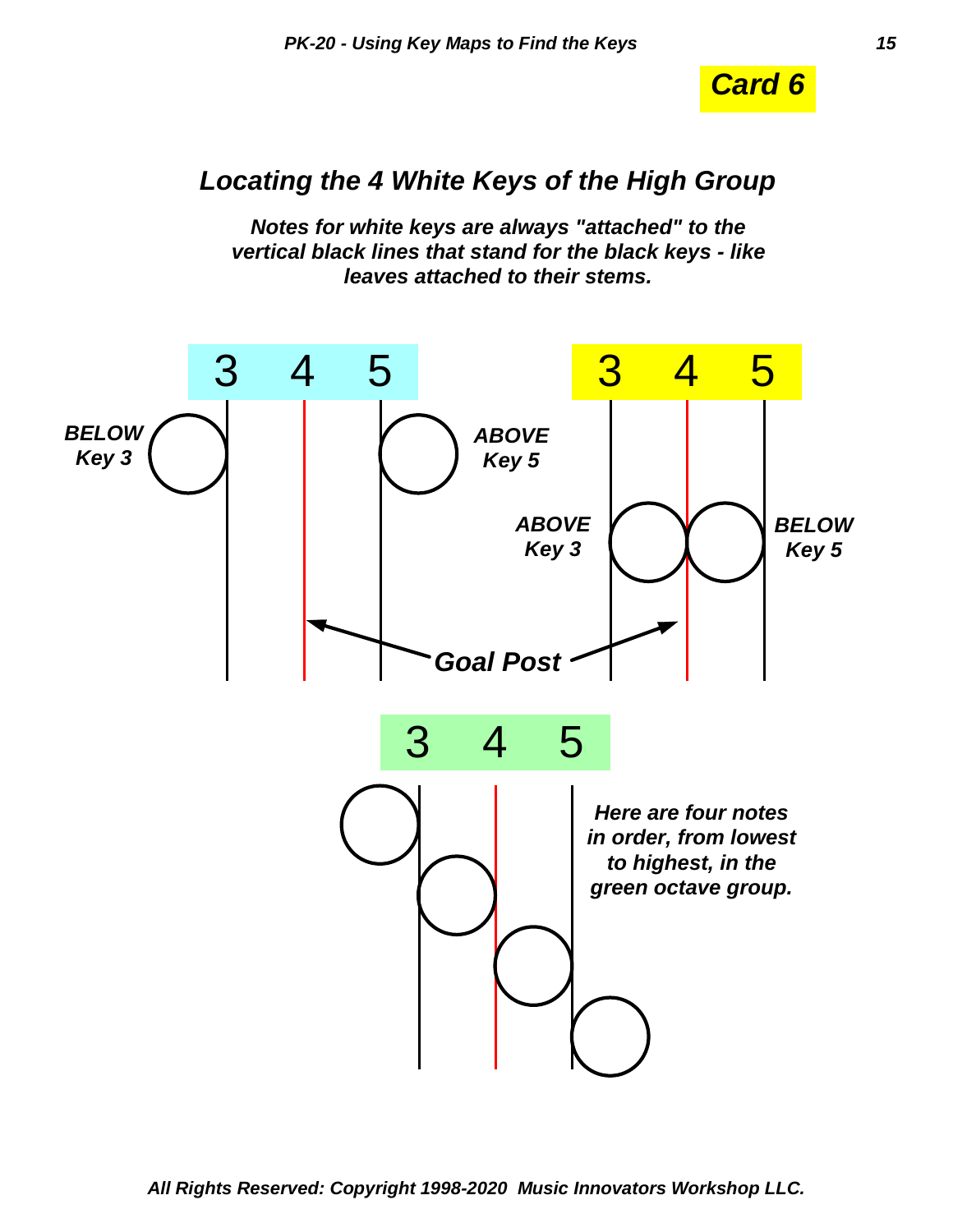*More Back 6 Information*

## *Locating the 4 White Keys of the High Group*

*Four notes for white keys - F, G, A, and B - are in the high group - and are below, between, and above the 3 keys of the group. These notes are shown here in the green octave group at the middle of the keyboard.*



*White keys are attached to black keys, and are identified by these black keys. The notes C, E, F, and B are all attached to a single black key, and are identified by being ABOVE or BELOW the black key to which they are attached. The other notes for white keys, D, G, and A, are each attached to 2 black keys (and are located between them). These notes can be identified by referring to either one of the two black keys to which they are attached, as indicated above.*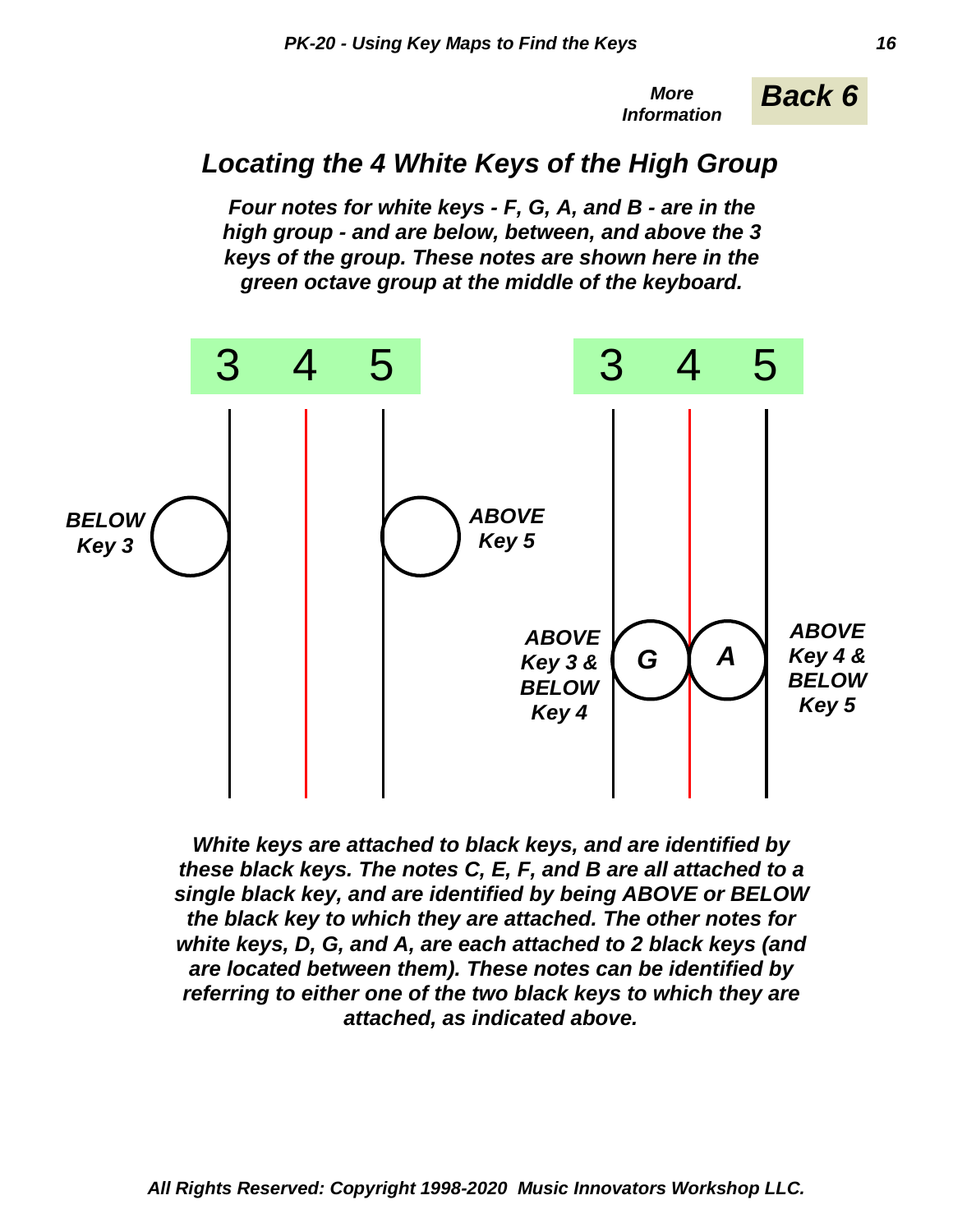## *The 12 Keys of the Green Octave Group*



*All Rights Reserved: Copyright 1998-2020 Music Innovators Workshop LLC.*

*Card 7*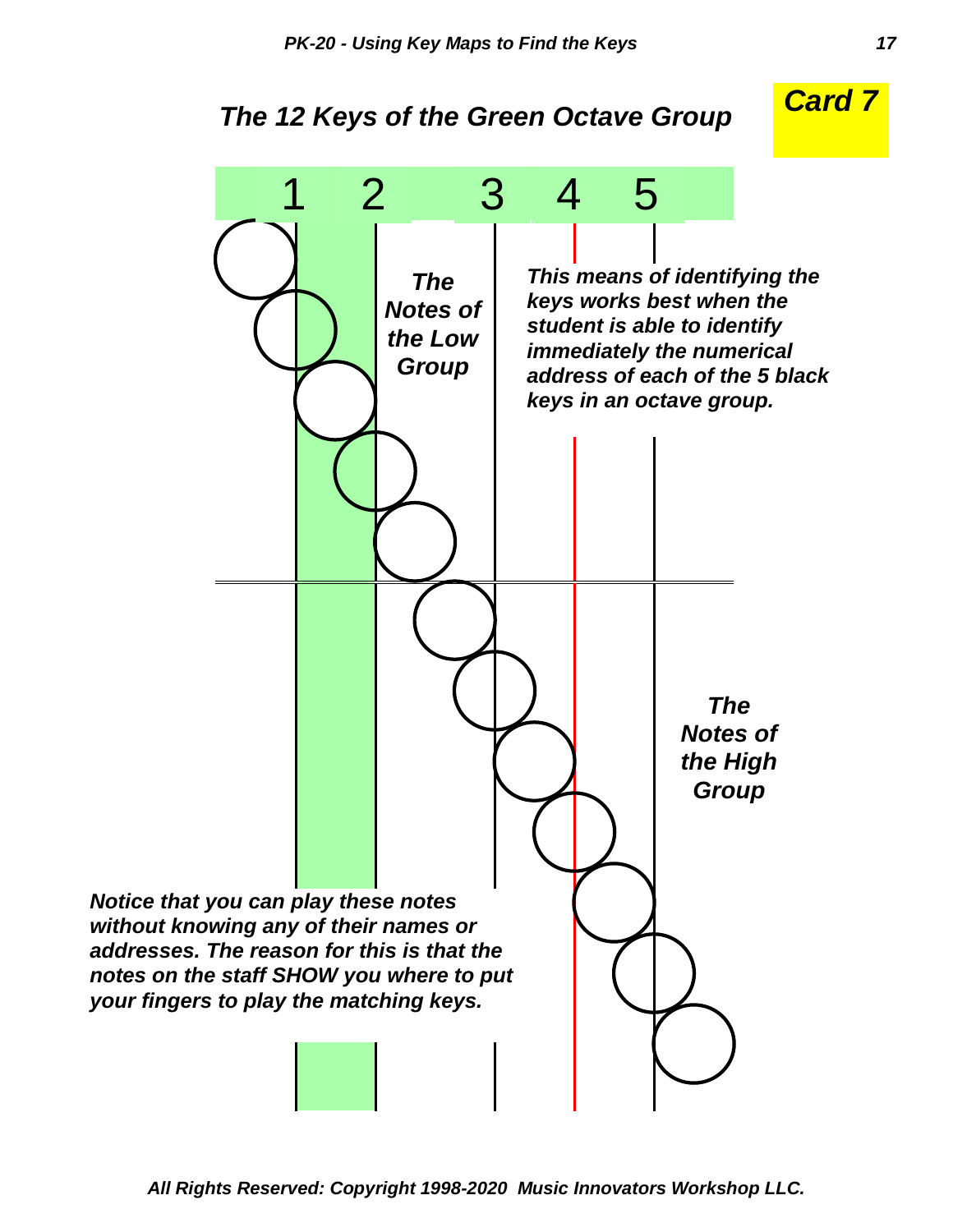#### *Identities of the Notes and Keys of All Octave Groups*



*All Rights Reserved: Copyright 1998-2020 Music Innovators Workshop LLC.*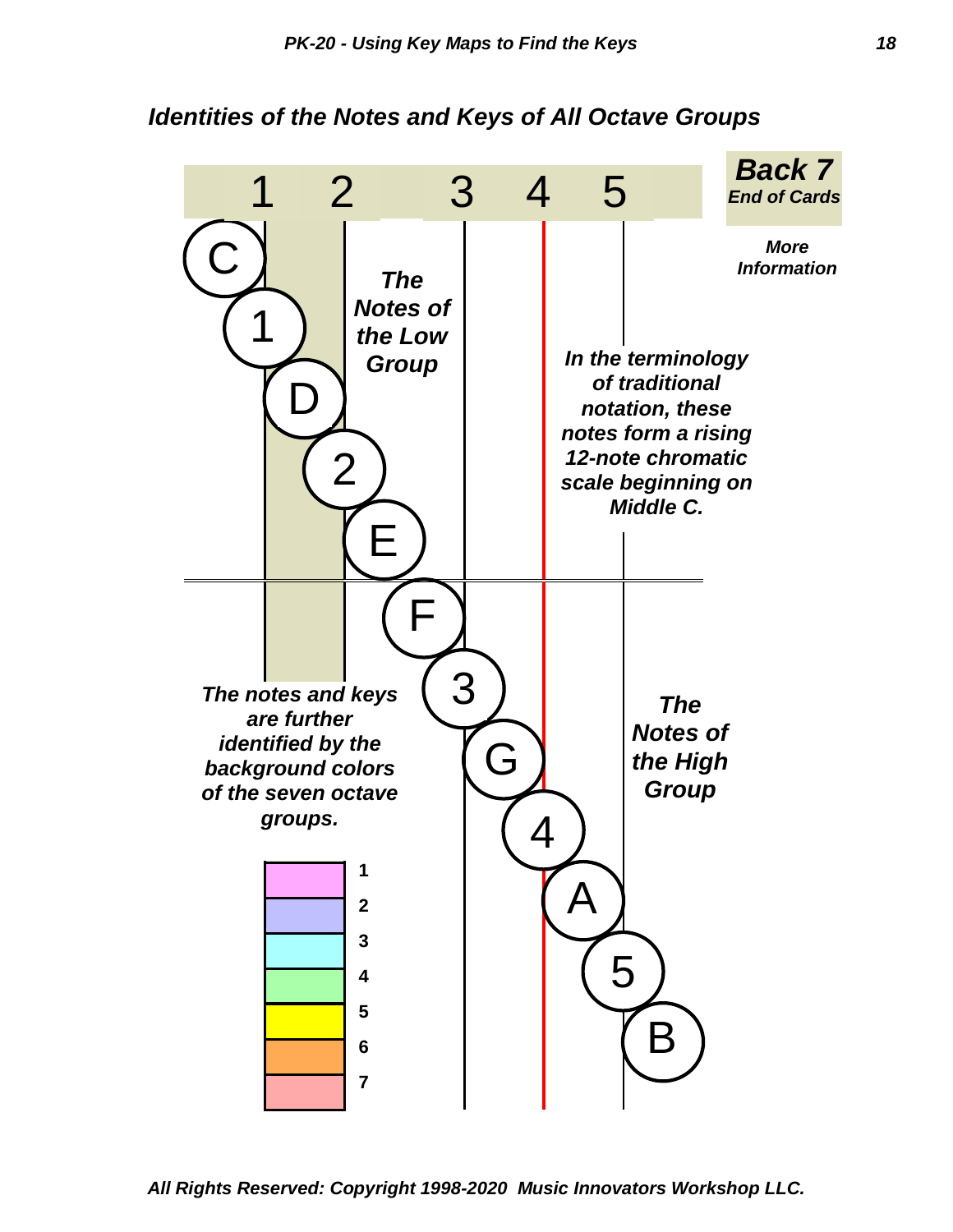#### *Locating the Seven Identical Octave Groups of the Piano*

*The octave groups are identical to each other in their physical appearance. Their sounds are similar but not identical, since each octave group (from left to right on the keyboard) is an octave higher in sound than the previous octave group.*

*The workshop uses numbers and colors to identify the 7 octave groups of the keyboard. The octave groups are numbered from one to seven (left to right), with the three keys at the left end belonging to Group 0 and the C at the right end belonging to Group 8.*

*Beginning students usually confine their playing to the middle three groups, and then, mainly the green octave group in the middle of the keyboard.*



*Crack between E and F >>> <<< Exact centerline of the piano*

#### *The Seven Rainbow Colors Identify the Octave Groups*

*The colors are used on the keyboard in the same order that they appear in the rainbow. The cool colors are at the left for the lowest notes; the warm colors at the right for the higher notes. In a sense, they provide a contour map of the sounds, showing the elevations of the sounds from low to high. The lowlands are in the middle and are green. Sea level and below are at the left of the keyboard in blue, indigo, and violet. Highlands are at the right in yellow, orange, and red.*

*These colors are used on key diagrams and maps to show which octave groups the notes are in. The colors are used along with the octave group numbers mentioned above. To help beginning students find the octave groups on the keyboard, the students are given seven colored labels to place on their keyboards, showing where each octave group is located on the keyboard.*